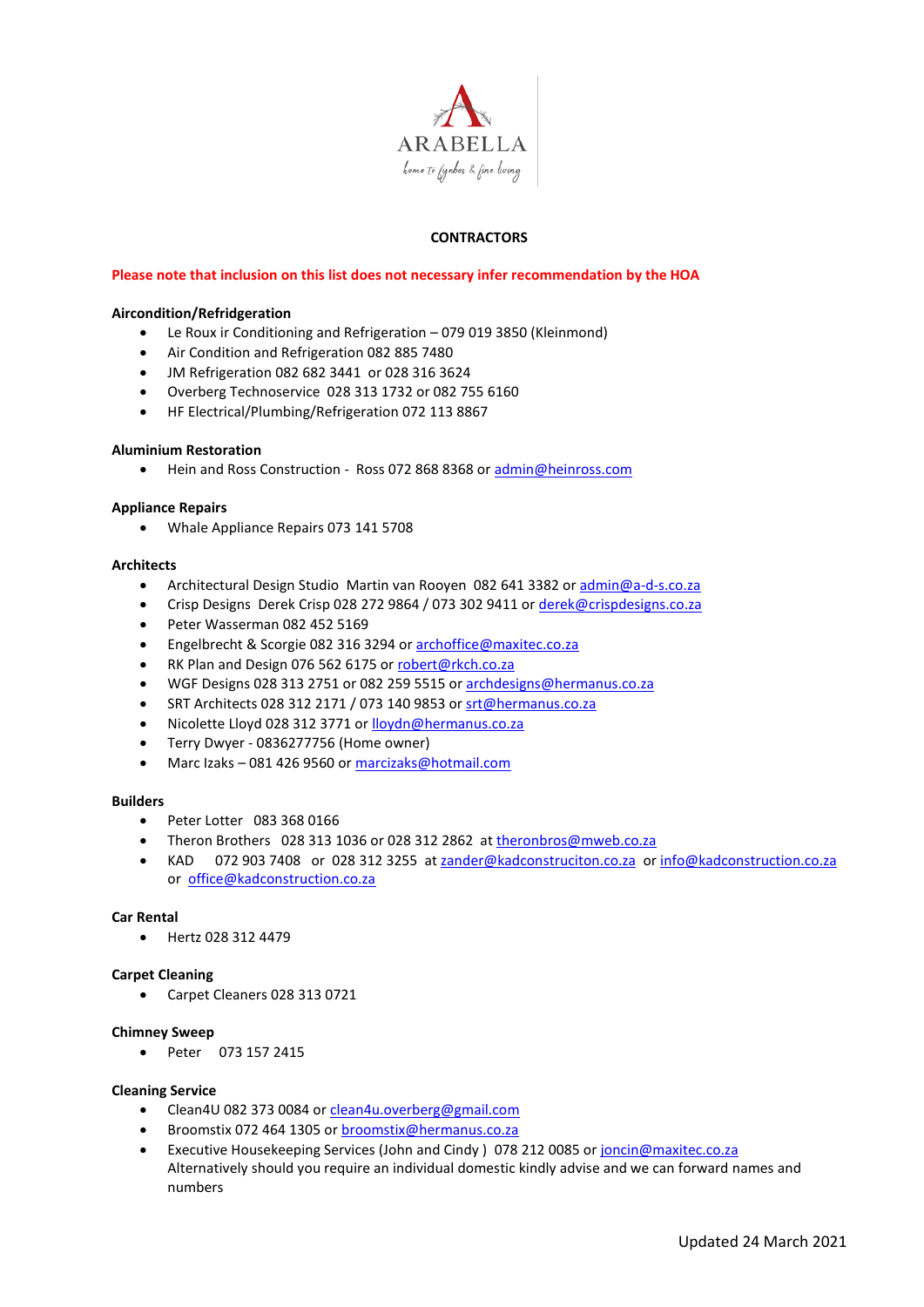## **Compliance Certificates**

• INSPECTO SERVICES - [Compliance Certificates](http://www.google.co.za/url?sa=t&rct=j&q=&esrc=s&source=web&cd=2&cad=rja&uact=8&ved=0CCsQFjABahUKEwj6sKOrzcbHAhUGVRQKHfw8Cc0&url=http%3A%2F%2Fwww.inspecto.co.za%2F&ei=j53dVbqtBoaqUfz5pOgM&usg=AFQjCNFaK5U8D2Gygc4LDctcH8-vf2shbg&sig2=D1aL-HvAONl9gctyApE8xA) Property inspection services and **certificates** of compliance for **beetle**, electrical, plumbing and gas 021 551 4185 *[www.inspecto.co.za/](http://www.inspecto.co.za/)*

## **Drains**

• Dynarod (blocked drains) 082 569 1769

#### **Electricians**

- Faulty Volts 082 849 3747
- Bayview Electrical 082 451 0385
- Jocabus Swart 079 992 7952 o[r jacobusswart6@gmail.com](mailto:jacobusswart6@gmail.com)
- HF Electrical/Plumbing/Refrigeration 072 113 8867
- Maintenance Unltd 082 920 5809 o[r unltd@vodamail.co.za](mailto:unltd@vodamail.co.za)

#### **Fire Wood**

- Botrivier Boeremark 028 284 9641
- Wilson 074 824 2195
- Marthinus Scheepers 076 026 1849

### **Flooring/Decking/Fencing**

• Floor Sanding 082 828 5627

#### **Food (Fresh & Frozen)**

- Little Oaks Farm 028 840 1250 o[r orders@littleoaks.co.za](mailto:orders@littleoaks.co.za)
- Van Blommenstein Butchery 028 313 1032

#### **Garage Doors**

- Coroma Doors 028 313 1338 [amoroc@hermanus.co.za](mailto:amoroc@hermanus.co.za)
- Doormatix 082 327 6265 [doormatix@gmail.com](mailto:doormatix@gmail.com)
- Tight Fit Garage Doors 082 875 335[4 tightfit@hermanus.co.za](mailto:tightfit@hermanus.co.za)
- Amoroc Doors 028 3131338 marketing@amoroc.co.za

#### **Gas Installer/Supplier**

- OverGas/Hermanus Gas 028 312 3669 or 079 373 1540 at [or@adept.co.za](mailto:or@adept.co.za)
- Charlri Gas 028 313 1400 or 084 240 2991 at [gazman@vodamail.co.za](mailto:gazman@vodamail.co.za)
- Coastal Gas/Coastal Gas 028 312 2089 or 082 572 5530 a[t david@hermanus.co.za](mailto:david@hermanus.co.za)
- Jocks Home and Harware 028 272 9399
- Caledon Verkoeling en Gas 028 212 3314 or 083 380 3929

#### **Glass Repairs**

• Glassmen 028 312 3870

#### **Golf Cart Repairs**

- Golf Cart Worx Bruce 082 379 2379
- Wedge Golf Avril Saunders 082 444 6594

#### **Gutters**

- Gutter Boys Efraim 082 324 6272 or Wayne 082 898 4771 or [info@gutterboys.co.za](mailto:info@gutterboys.co.za)
- Overberg Guttering 076 263 3218 or [info@overberggutters.co.za](mailto:info@overberggutters.co.za)

#### **House Maintenance**

- Maintenance Unltd 082 920 5809 o[r unltd@vodamail.co.za](mailto:unltd@vodamail.co.za)
- Rudi 062 772 0296 or Marco 067 329 0219 Painting, tiling and general building and renovation.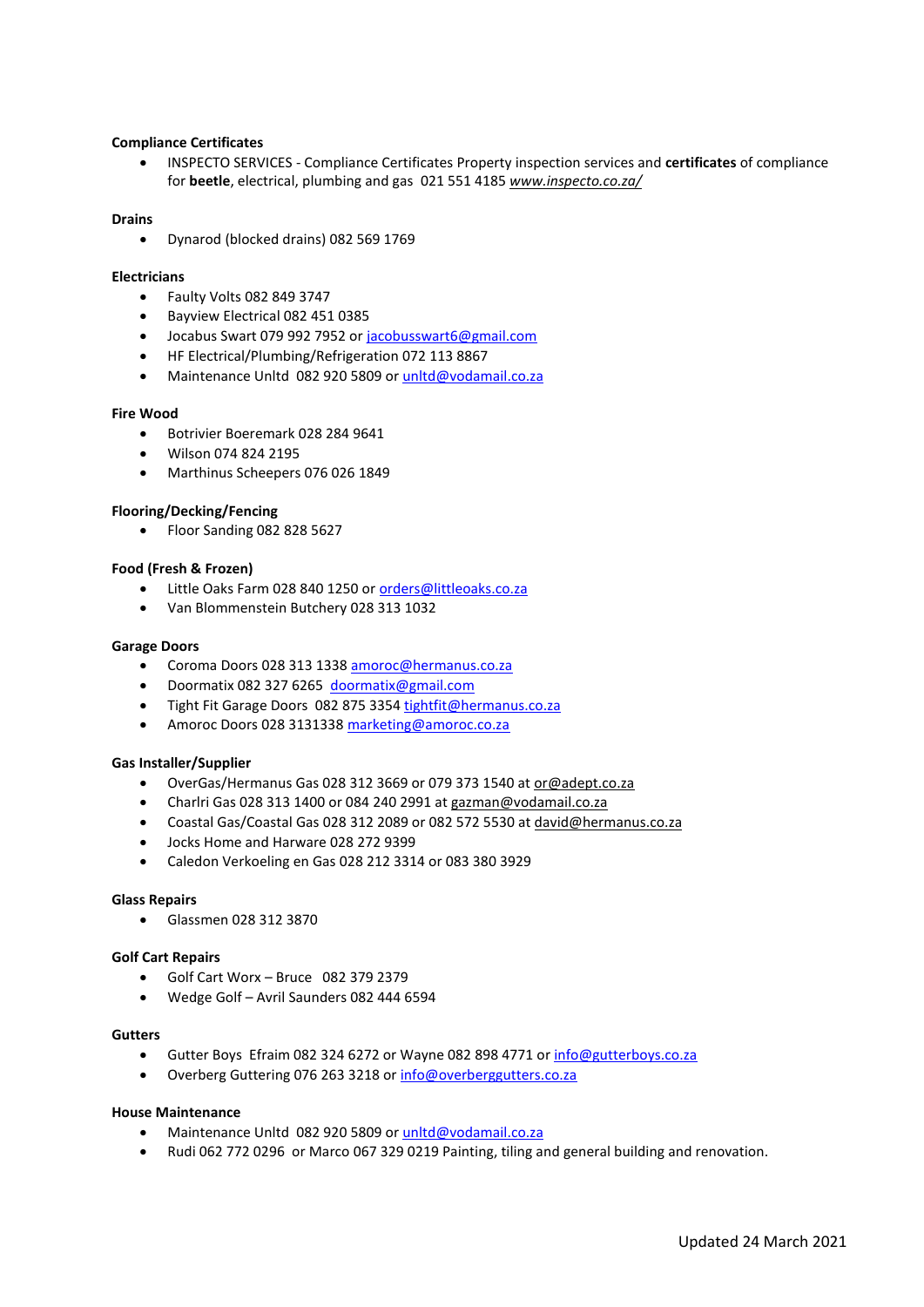## **Interior Decorators**

- Spaces4U Fiona [fiona@spaces4u.co.za,](mailto:fiona@spaces4u.co.za) 169 Blue Crane Avenue, 072 636 4216.
- Shade Alley Blinds and Awnings [info@shadealley.co.za](mailto:info@shadealley.co.za) 028 271 4906 or 082 875 9424
- The Shade Shop [shadeshop@telkomsa.net](mailto:shadeshop@telkomsa.net) 028 316 3777 or 083 777 4275

#### **Irrigation**

- Florite Irrigation 028 313 0295
- Overberg Steel and Irrigation 028 312 2053

#### **Landscapers**

- Sias Delport (Afdaksrivier Nursery) 082 326 7144 o[r siasd@afdaksrivier.co.za](mailto:siasd@afdaksrivier.co.za)
- Fynbos Gardens 028 313 1763
- Van Zyl Landscaping 084 455 9404
- John Bonthuys 078 212 0085 (pool and landscaping)

## **Locksmith**

- Lock & Key Locksmiths Hermanus 082 707 0348
- Key Cut and Lock Repair Kleinmond 071 742 [3131](tel:0717423131)

#### **Medical**

- Dr Elise Stoop 087 723 9508 (GP)
- Dr Lee-Ann Gillion 028 125 0184 (GP)
- Dr Marina Barnard 028 007 0274 (GP)
- Dr La Cock 028 316 1954 (Dermatologist)

#### **Miscellaneous**

- Water Pumps 082 885 7480
- Painting (Paint and Roof) Louis 083 589 4863
- Carpentry 083 387 3474
- Windows and Doors (Michael) 072 288 4761
- Dressmaking (Hendra) 028 312 1487
- Premier Shutters and Fires 028 312 376[7 sales@premiershutters.co.za](mailto:sales@premiershutters.co.za)
- Auto Parts Hermanus 028 313 0428 [autoparthermanus@gmail.com](mailto:autoparthermanus@gmail.com)
- Window and Auto Tinting 028 312 4217 083 645 9917 [mrsafetyfilm01@gmail.com](mailto:mrsafetyfilm01@gmail.com)
- Walkerbay Laundry 076 576 7113
- Trellidor 028 312 3214 [windor@mweb.co.za](mailto:windor@mweb.co.za)
- ElectraMax electrical air conditioning refrigeration 24 hours 082 337 3547 [electramax@hermanus.co.za](mailto:electramax@hermanus.co.za)
- Llwellyn Biggs (Painter) 074 522 0798
- Patty Claasen (Painter/Handyman) 071 054 7696

#### **Pest Control**

- Walkerbay Pest Control 028 316 3010
- Pest Control Overberg 082 563 9514
- Technokil 082 878 7093
- Bugsaway 083 676 5804

#### **Pest Removal**

- Snakes
	- o Klaus Kolodsky 072 904 3433
	- o Mike Green 082 212 5115
- Bees

| ⊙ Cliff Coombe             | 082 412 7972 |
|----------------------------|--------------|
| o <b>Petrus</b>            | 074 585 0131 |
| ○ Bee Rescue Honey Beehive | 082 412 7972 |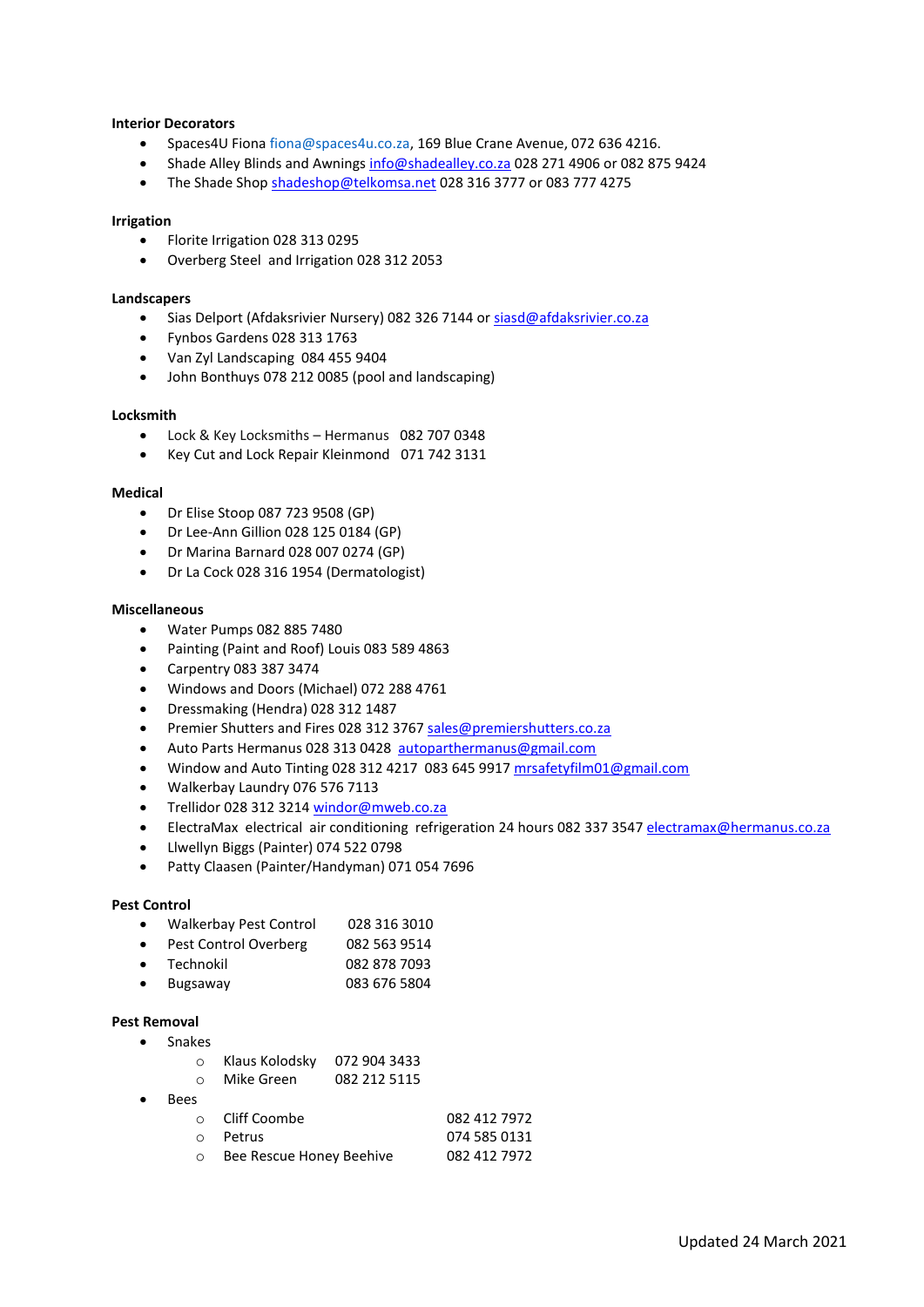## **Photographer**

- Hansie Oosthuizen 072 878 1787
- Mike Roos 084 555 4005

#### **Plumbers**

- Dr Tap 074 848 4357 or 084 523 3345
- Waterboys Plumbing 082 551 5315
- Walkerbay Plumbers 082 414 9611
- HF Electrical/Plumbing/Refrigeration 072 113 8867
- Steve Visser 079 5105701
- Plumbing Bros 061 094 3482 [plumbbros@hermanus.co.za](mailto:plumbbros@hermanus.co.za)
- Maintenance Unltd 082 920 5809 o[r unltd@vodamail.co.za](mailto:unltd@vodamail.co.za)
- Plumbros 076 633 3302

#### **Pools**

- Jenker Pool Company 081 244 7196 / 083 397 433[6 richard@jenkerpools.co.za](mailto:richard@jenkerpools.co.za)
- Carnival Pools 082 951 0712 o[r carnivalpools@hermanus.co.za](mailto:carnivalpools@hermanus.co.za)
- Renuw Pools 082 049 3673 Charl
- Pools Pools Pools 028 313 1494 or [poolsx3@telkomsa.net](mailto:poolsx3@telkomsa.net)
- Pool Solutions 021 851 5115
- SA Swimming Pool Services 021 709 0890 Kevin 083 264 1969 swimgard@netactive.co.za
- John Bonthuys 078 212 0085 (pool and landscaping)

### **Removals**

- Renate Hansen 083 455 1034
- Metromovers 021 788 1713 or hilda@metromovers.co.za

#### **Roofing**

- Salie Roberts 082 688 9597 o[r srroofing@telkomsa.net](mailto:srroofing@telkomsa.net)
- Francois Bosman 021 761 4940 or 079 508 5831 Roplace Roofing [francois@ropace.co.za\]](mailto:francois@ropace.co.za])

#### **Rubble/Garden Refuse Removal**

- Chris 083 407 4831
- Michael 073 016 1686
- Tree Removal, Plot Clearing, Garden Refuse Removal, Firewood (Wilson) 074 824 2195
- A&A Bome 083 739 9865

#### **Solar**

- Solarmax 028 312 1667 or 028 271 5172
- Hermanus Solar 028 316 1416
- I Power 072 667 0760
- Solar for You 083 663 7661

#### **Steelwork**

- Overberg Steel and Irrigation 028 313 0623 or 082 444 6821
- HS Metal 082 562 4143 OR 028 313 1931
- Iron Maiden 028 315 2540 or 083 879 6078
- Iron-D-Zign 028 312 3607
- Walkerbay Steel 028 312 3290

#### **Tree Felling**

- [Ground](https://www.hermanus.co.za/where-to-buy/gardening-a-plants/tree-felling/2530-ground-grew-tree-felling) Grew Tree Felling [Hermanus,](https://www.hermanus.co.za/where-to-buy/search-by/city?value=Hermanus) South [Africa](https://www.hermanus.co.za/where-to-buy/search-by/country?value=South%20Africa) Telephone [079-3698268](tel:079-3698268)
- [Overberg](https://www.hermanus.co.za/where-to-buy/gardening-a-plants/tree-felling/2529-all-tree-felling) Tree & Garden Inc. 169 De Villliers Street, [Hermanus,](https://www.hermanus.co.za/where-to-buy/search-by/city?value=Hermanus) [Sandbaai,](https://www.hermanus.co.za/where-to-buy/search-by/suburb?value=Sandbaai) [South](https://www.hermanus.co.za/where-to-buy/search-by/country?value=South%20Africa) Africa Tele: [082-5645671](tel:082-5645671)
- TJ Tree [Felling](https://www.hermanus.co.za/where-to-buy/gardening-a-plants/tree-felling/2532-tj-tree-felling) 30 Piet Retief Street, [Hermanus,](https://www.hermanus.co.za/where-to-buy/search-by/city?value=Hermanus) [Sandbaai](https://www.hermanus.co.za/where-to-buy/search-by/suburb?value=Sandbaai) Telephon[e082-9547970](tel:082-9547970)
- Tree & [Refuse](https://www.hermanus.co.za/where-to-buy/gardening-a-plants/tree-felling/8535-tree-refuse-guys) Guys [Hermanus,](https://www.hermanus.co.za/where-to-buy/search-by/city?value=Hermanus) Telephon[e082-4352004](tel:082-4352004)
- Tree Felling & Garden [Company,](https://www.hermanus.co.za/where-to-buy/gardening-a-plants/tree-felling/2531-the-tree-felling-a-garden-company) The, Mimosa Street, [Hermanus,](https://www.hermanus.co.za/where-to-buy/search-by/city?value=Hermanus) Telephon[e082-5645671](tel:082-5645671)
- Tree Felling & [Trimming](https://www.hermanus.co.za/where-to-buy/gardening-a-plants/tree-felling/2533-tree-felling-a-trimming) [Hermanus,](https://www.hermanus.co.za/where-to-buy/search-by/city?value=Hermanus) Telephon[e082-3606193](tel:082-3606193)